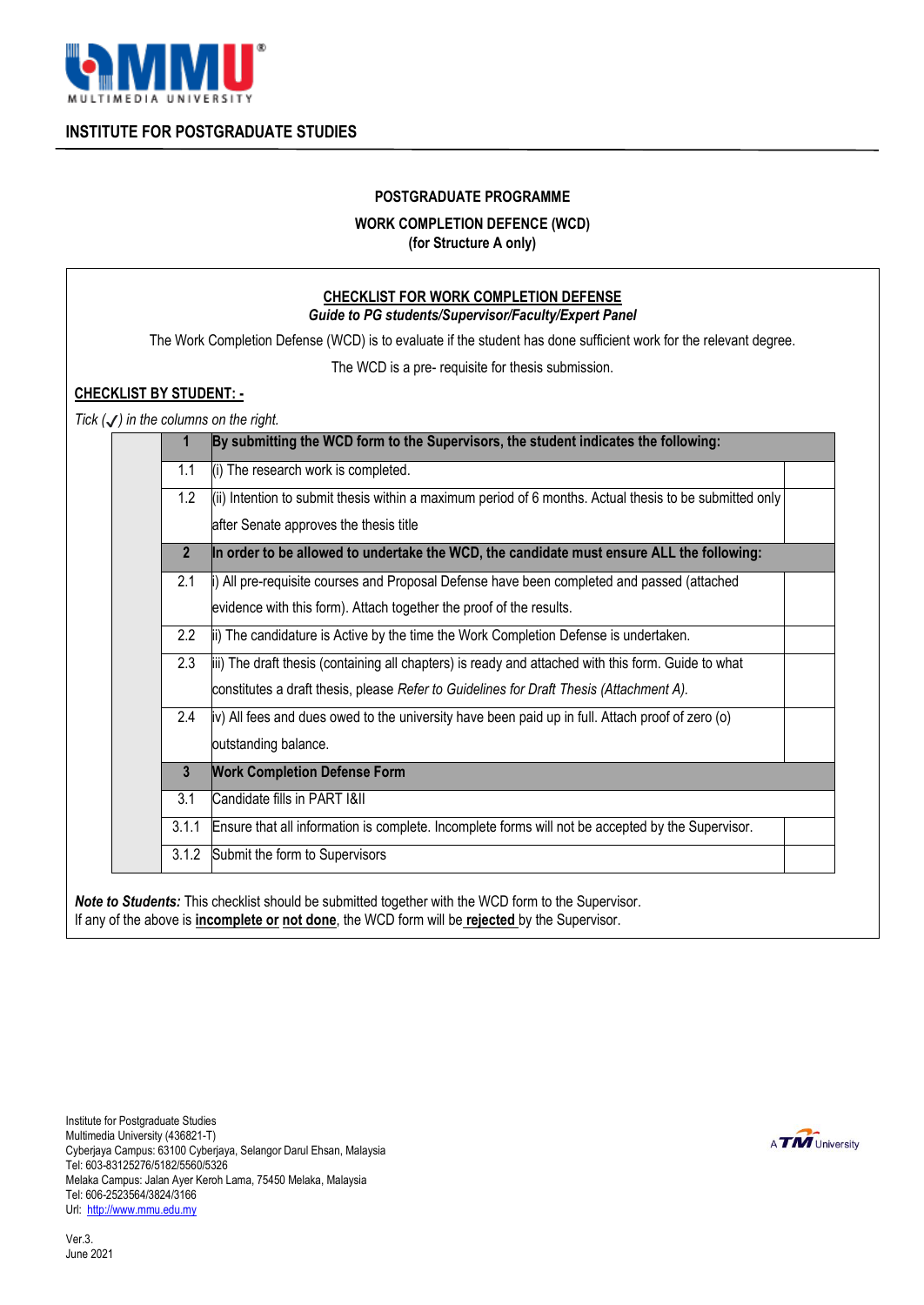**CHECKLIST BY SUPERVISORS: -**

| 4   | Supervisors are to verify the following:                                                                                                                                                                                                    |  |
|-----|---------------------------------------------------------------------------------------------------------------------------------------------------------------------------------------------------------------------------------------------|--|
| 4.1 | (i) Sufficient work has been undertaken by the candidate                                                                                                                                                                                    |  |
| 4.2 | (ii) Draft thesis meets the guidelines stipulated in Guidelines for Draft Thesis (Attachment A)                                                                                                                                             |  |
| 4.3 | (iii) Draft thesis is of sufficient standard for examination by Work Completion Defense Panel                                                                                                                                               |  |
| 4.4 | (iv) The CVs of the proposed examiners are attached together with this form for the consideration of<br>the WCD Expert Panel. The CVs must be presented in the approved template (available from the<br><b>Faculty Assistant Managers).</b> |  |
| 4.5 | (v) Complete PART III of the WCD form and submit to the Faculty Assistant Manager                                                                                                                                                           |  |

Note to Supervisors: This checklist should be submitted together with the WCD form to the Faculty Assistant Manager*.* If any of the above is **incomplete or not done**, the WCD form will be **rejected** by the Faculty Assistant Manager.

## **CHECKLIST BY FACULTY ASSISTANT MANAGER: -**

| $5\phantom{.0}$ | The verified form by Supervisor/Co-Supervisor shall be passed to the Faculty Assistant Manager.<br>Incomplete forms should not be accepted.                                                                                                                                                                                                                                                  |  |  |
|-----------------|----------------------------------------------------------------------------------------------------------------------------------------------------------------------------------------------------------------------------------------------------------------------------------------------------------------------------------------------------------------------------------------------|--|--|
| 5.1             | Section 1: Faculty Assistant Manager to check the following:                                                                                                                                                                                                                                                                                                                                 |  |  |
| 5.1.1           | (i) Candidature is still Active                                                                                                                                                                                                                                                                                                                                                              |  |  |
| 5.1.2           | (ii) All pre-requisite courses and Proposal Defense have been completed and passed (attached<br>evidence with this form)                                                                                                                                                                                                                                                                     |  |  |
| 5.1.3           | (iii) The draft thesis (containing all chapters) is attached with the WCD form.                                                                                                                                                                                                                                                                                                              |  |  |
| 5.1.4           | (iv) All fees and dues owed to the university have been paid up in full                                                                                                                                                                                                                                                                                                                      |  |  |
| 5.1.5           | If any of the criteria in PART Section 1 not met, the student is not eligible to proceed to the Work<br>Completion Defense and the form should be returned to the student. The Supervisor/Faculty should<br>advise the student on the steps needed to fulfill the criteria. The student should submit a new form to<br>the Supervisor and Faculty once all the criteria have been fulfilled. |  |  |
| 5.2             | Section 2: Faculty to do the following:                                                                                                                                                                                                                                                                                                                                                      |  |  |
| 5.2.1           | (i)<br>CV of proposed examiners are complete and attached with the WCD form                                                                                                                                                                                                                                                                                                                  |  |  |
| 5.2.2           | (iii)<br>Arrange for WCD Expert Panel                                                                                                                                                                                                                                                                                                                                                        |  |  |
| 5.2.3           | Arrange for WCD (date, venue, announcement to MMU community)<br>(iii)                                                                                                                                                                                                                                                                                                                        |  |  |
| 5.2.4           | $(iv)$ If the student passes the WCD, the student should be informed, and<br>the Faculty Assistant Manager should submit the proposed thesis title and examiners to the<br>(v)<br>faculty R&D Committee for recommendation to BOP and Senate.                                                                                                                                                |  |  |
| 5.2.5           | (vi) In the case where the student is required to do a 2nd/3rd attempt at WCD, the comments of the<br>previous' attempt/s WCD Expert Panel should be communicated to the student and the student<br>should be informed of the time frame before which the next WCD should be done.                                                                                                           |  |  |
| 5.2.6           | (vii) For 2 <sup>nd</sup> and 3 <sup>rd</sup> attempts of WCD, the past comments/reports must be given to the WCD Expert<br>Panel. A candidate shall be given THREE attempts to pass the WCD. Failure on the third consecutive<br>attempt shall result in the termination of the candidature.                                                                                                |  |  |
| 5.2.7           | (viii) Faculty to complete PART V of the form and pass the form and documents to the WCD Expert<br>Panel                                                                                                                                                                                                                                                                                     |  |  |

**Note to Faculty Assistant Manager**: If any of the criteria in PART IV is **not met**, the student is not eligible to proceed to the Work Completion Defense and the form should be returned to the student. The Supervisor/Faculty should advise the student on the steps needed to fulfill the criteria. The student should submit a new form to the Supervisor and Faculty once all the criteria have been fulfilled.

Institute for Postgraduate Studies Multimedia University (436821-T) Cyberjaya Campus: 63100 Cyberjaya, Selangor Darul Ehsan, Malaysia Tel: 603-83125276/5182/5560/5326 Melaka Campus: Jalan Ayer Keroh Lama, 75450 Melaka, Malaysia Tel: 606-2523564/3824/3166 Url: [http://www.mmu.edu.my](http://www.mmu.edu.my/)

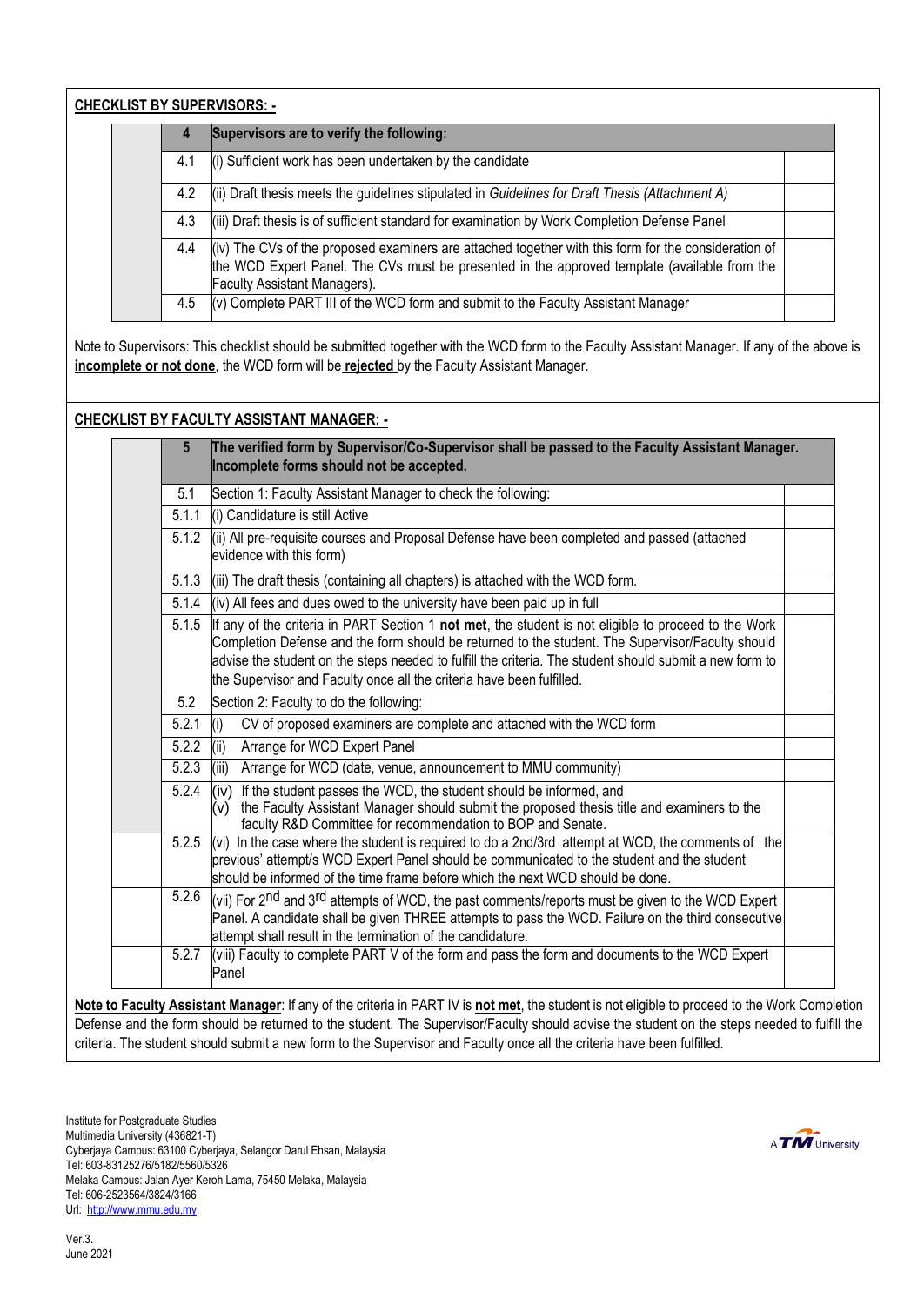## **CHECKLIST BY WCD EXPERT PANEL: -**

| 6   | The WCD Expert Panel is responsible to check and confirm the following:                                                              |
|-----|--------------------------------------------------------------------------------------------------------------------------------------|
| 6.1 | (i) proposed thesis title is appropriate                                                                                             |
| 6.2 | (ii) presentation by the candidate demonstrates that work undertaken meets the standards for the<br>degree                           |
| 6.3 | (iii) draft thesis has all the main chapters and is as per the guidelines                                                            |
| 6.4 | (iv) (recommended examiners are suitable and meet the University criteria                                                            |
| 6.5 | $(v)$ Expert Panel to complete the separate individual reports and summarize the collective<br>decisions made in PART V of this form |
| 6.6 | (vi) The completed forms and documents are to be submitted to the Faculty Assistant Manager for<br>the Faculty Dean's verification.  |

**Note to Faculty Assistant Manager:** Completed documents after the WCD and Dean's verification to be submitted to IPS for filing purposes. *Note that all categories (a)-(e) in Section V must meet the Expert Panel's satisfaction (i.e. 'YES') before the documents are submitted to Faculty R&D Committee and BOP/Senate.*

# **PART I: TO BE COMPLETED BY THE CANDIDATE**  FULL NAME: ID NUMBER: PROGRAMME:  $\qquad \qquad$  FACULTY: MODE OF STUDY: NATIONALITY: PERSONAL EMAIL: NORTH THE MOBILE PHONE NO.: DATE OF INITIAL REGISTRATION:  $\vert$  END OF CANDIDATURE: CORRESPONDENCE ADDRESS:

## **EARLY SUBMISSION:** YES / NO

**PART II: DATES OF COMPLETION OF PRE-REQUSITES- TO BE COMPLETED BY THE CANDIDATE** *(Please enclose the evidence)*

| <b>SUBJECT</b>                         | <b>DATE OF COMPLETION</b> |
|----------------------------------------|---------------------------|
| Proposal Defence (successfully passed) |                           |
| Entrepreneurship & Commercialisation   |                           |
| Research Methodology                   |                           |
| Others (if applicable)                 |                           |
|                                        |                           |
|                                        |                           |
|                                        |                           |

| <b>Publication Requirement</b><br>(Please refer to the IPS Handbook) |  |
|----------------------------------------------------------------------|--|
| <b>TITLE OF THESIS:</b>                                              |  |

SIGNATURE OF CANDIDATE:  $\frac{1}{2}$   $\frac{1}{2}$   $\frac{1}{2}$   $\frac{1}{2}$   $\frac{1}{2}$   $\frac{1}{2}$   $\frac{1}{2}$   $\frac{1}{2}$   $\frac{1}{2}$   $\frac{1}{2}$   $\frac{1}{2}$   $\frac{1}{2}$   $\frac{1}{2}$   $\frac{1}{2}$   $\frac{1}{2}$   $\frac{1}{2}$   $\frac{1}{2}$   $\frac{1}{2}$   $\frac{1}{2}$   $\frac{1}{2$ 

Institute for Postgraduate Studies Multimedia University (436821-T) Cyberjaya Campus: 63100 Cyberjaya, Selangor Darul Ehsan, Malaysia Tel: 603-83125276/5182/5560/5326 Melaka Campus: Jalan Ayer Keroh Lama, 75450 Melaka, Malaysia Tel: 606-2523564/3824/3166 Url: [http://www.mmu.edu.my](http://www.mmu.edu.my/)

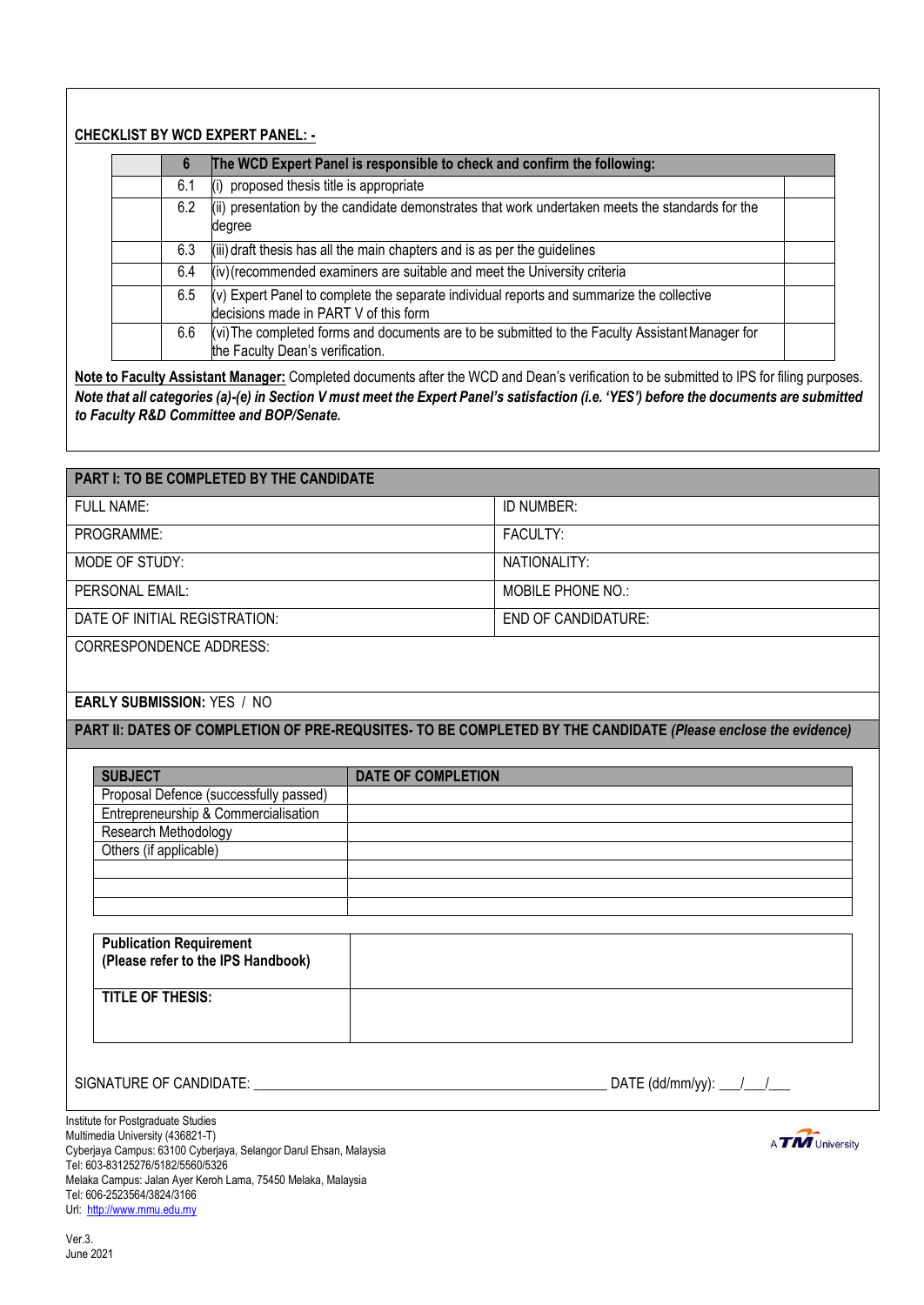### **PART III: VERIFICATION BY SUPERVISORS -** *To be completed by the Supervisors.*

We hereby verify that the candidate has undertaken sufficient work, the candidate's draft thesis is complete and of good standard, and that the CVs of qualified examiners in the field of the candidate's research work are ready for submission.

SUPERVISOR: \_\_\_\_\_\_\_\_\_\_\_\_\_\_\_\_\_\_\_\_\_\_\_\_\_\_\_\_\_\_\_\_\_\_\_ CO-SUPERVISOR: \_\_\_\_\_\_\_\_\_\_\_\_\_\_\_\_\_\_\_\_\_\_\_\_\_\_\_\_

(Signature & Stamp) (Signature & Stamp)

## **PART IV: FOR FACULTY (MANAGER/ASSISTANT MANAGER) USE**

### **A) Before Work Completion Defence**

**Section 1:** Criteria for Work Completion Defence by candidate: *(Faculty should liaise with IPS while verifying this Section)*

| (i) Candidature is Active                                                          |  |
|------------------------------------------------------------------------------------|--|
| (ii) All pre-requisite courses and Proposal Defence have been completed and passed |  |
| (attached evidence with this form).                                                |  |
| (iii) The draft thesis (containing all chapters) is ready.                         |  |
| (iv) All fees and dues owed to the university have been paid up in full.           |  |

If any of the criteria above is **not met**, the student is not eligible to proceed to the Work Completion Defence and the form should be returned to the student. The Supervisor/Faculty should advise the student on the steps needed to fulfil the criteria. The student should submit a new form to the Supervisor and Faculty once all the criteria have been fulfilled.

**Section 2:** Date(s) of current WCD and previous attempts:

| 1 <sup>st</sup> ATTEMPT:                |  |
|-----------------------------------------|--|
| ** 2 <sup>nd</sup> ATTFMPT <sup>.</sup> |  |
| ** 3 <sup>rd</sup> ATTEMPT:             |  |

Please tick  $(\checkmark)$  at the appropriate box.

| Complete Appointment of Examiners Form<br>received from supervisor | Announcement for university-wide WCD<br>presentation                          |  |
|--------------------------------------------------------------------|-------------------------------------------------------------------------------|--|
| Draft thesis received                                              | * Inform Candidate if not eligible for WCD                                    |  |
| <b>Expert Panel appointed</b>                                      | ** If not 1" ATTEMPT, past WCD reports to be<br>submitted to the Expert Panel |  |
| Arrangement of WCD Venue                                           |                                                                               |  |

#### **B) AFTER Work Completion Defence**

| YES/<br>NO. | All documents are complete and all categories meet with the satisfaction of the Expert Panel<br>Note: If any documentation or category is not met, the necessary action have to be taken by the relevant parties until all<br>categories meet the satisfaction of the Expert Panel. |                              |                             |
|-------------|-------------------------------------------------------------------------------------------------------------------------------------------------------------------------------------------------------------------------------------------------------------------------------------|------------------------------|-----------------------------|
|             | DATE: / /                                                                                                                                                                                                                                                                           | SIGNATURE AND OFFICAL STAMP: | (MANAGER/ASSISTANT MANAGER) |

Institute for Postgraduate Studies Multimedia University (436821-T) Cyberjaya Campus: 63100 Cyberjaya, Selangor Darul Ehsan, Malaysia Tel: 603-83125276/5182/5560/5326 Melaka Campus: Jalan Ayer Keroh Lama, 75450 Melaka, Malaysia Tel: 606-2523564/3824/3166 Url: [http://www.mmu.edu.my](http://www.mmu.edu.my/)

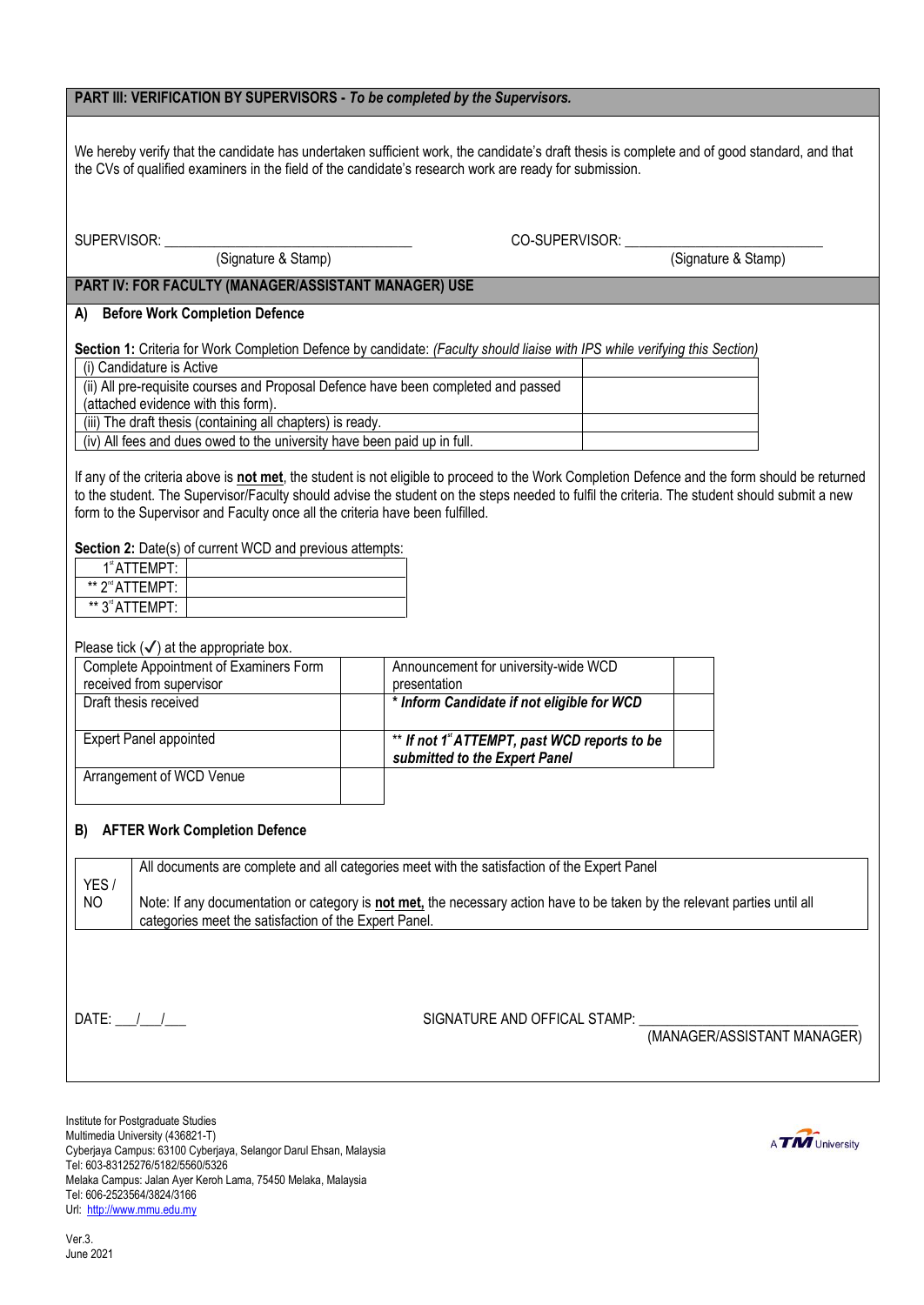

## **INSTITUTE FOR POSTGRADUATE STUDIES**

**PART V: OUTCOME – To be filled by the EXPERT PANEL**

1. PROPOSED THESIS TITLE (must be reflected in the Appointment of Examiners form):

Short title for thesis spine (max 80 characters including spaces):

2. HAS SUFFICIENT MATERIALS BEEN PRESENTED TO JUDGE THE WORK? **YES / NO** Comments:

3. HAS SUFFICIENT WORK BEEN DONE FOR THE DEGREE IN CONSIDERATION? **YES / NO** Comments:

If NO, please state the recommended period before the next WCD should be arranged:

4. DOES THE DRAFT THESIS SHOW SUFFICIENT EVIDENCE THAT THE THESIS IS BEING PREPARED IN A WAY THAT CONFORMS TO THE **"DRAFT GUIDELINES"** AND GOOD PRACTICE IN THESIS WRITING? **YES / NO\*** (\*If no, recommendations must be given. Attach separate sheet if necessary) Comments:

\_\_\_\_\_\_\_\_\_\_\_\_\_\_\_\_\_\_\_\_\_\_\_\_\_\_\_\_\_\_\_\_\_\_\_\_\_\_\_\_\_\_\_\_\_\_\_\_\_\_\_\_\_\_\_\_\_\_\_\_\_\_\_\_\_\_\_\_\_\_\_\_\_\_\_\_\_\_\_\_\_\_\_\_\_\_\_\_\_\_\_\_\_\_\_\_\_\_\_ \_\_\_\_\_\_\_\_\_\_\_\_\_\_\_\_\_\_\_\_\_\_\_\_\_\_\_\_\_\_\_\_\_\_\_\_\_\_\_\_\_\_\_\_\_\_\_\_\_\_\_\_\_\_\_\_\_\_\_\_\_\_\_\_\_\_\_\_\_\_\_\_\_\_\_\_\_\_\_\_\_\_\_\_\_\_\_\_\_\_\_\_\_\_\_\_\_\_\_

\_\_\_\_\_\_\_\_\_\_\_\_\_\_\_\_\_\_\_\_\_\_\_\_\_\_\_\_\_\_\_\_\_\_\_\_\_\_\_\_\_\_\_\_\_\_\_\_\_\_\_\_\_\_\_\_\_\_\_\_\_\_\_\_\_\_\_\_\_\_\_\_\_\_\_\_\_\_\_\_\_\_\_\_\_\_\_\_\_\_\_\_\_\_\_\_\_\_\_ \_\_\_\_\_\_\_\_\_\_\_\_\_\_\_\_\_\_\_\_\_\_\_\_\_\_\_\_\_\_\_\_\_\_\_\_\_\_\_\_\_\_\_\_\_\_\_\_\_\_\_\_\_\_\_\_\_\_\_\_\_\_\_\_\_\_\_\_\_\_\_\_\_\_\_\_\_\_\_\_\_\_\_\_\_\_\_\_\_\_\_\_\_\_\_\_\_\_\_

\_\_\_\_\_\_\_\_\_\_\_\_\_\_\_\_\_\_\_\_\_\_\_\_\_\_\_\_\_\_\_\_\_\_\_\_\_\_\_\_\_\_\_\_\_\_\_\_\_\_\_\_\_\_\_\_\_\_\_\_\_\_\_\_\_\_\_\_\_\_\_\_\_\_\_\_\_\_\_\_\_\_\_\_\_\_\_\_\_\_\_\_\_\_\_\_\_\_\_ \_\_\_\_\_\_\_\_\_\_\_\_\_\_\_\_\_\_\_\_\_\_\_\_\_\_\_\_\_\_\_\_\_\_\_\_\_\_\_\_\_\_\_\_\_\_\_\_\_\_\_\_\_\_\_\_\_\_\_\_\_\_\_\_\_\_\_\_\_\_\_\_\_\_\_\_\_\_\_\_\_\_\_\_\_\_\_\_\_\_\_\_\_\_\_\_\_\_\_

\_\_\_\_\_\_\_\_\_\_\_\_\_\_\_\_\_\_\_\_\_\_\_\_\_\_\_\_\_\_\_\_\_\_\_\_\_\_\_\_\_\_\_\_\_\_\_\_\_\_\_\_\_\_\_\_\_\_\_\_\_\_\_\_\_\_\_\_\_\_\_\_\_\_\_\_\_\_\_\_\_\_\_\_\_\_\_\_\_\_\_\_\_\_\_\_\_\_\_ \_\_\_\_\_\_\_\_\_\_\_\_\_\_\_\_\_\_\_\_\_\_\_\_\_\_\_\_\_\_\_\_\_\_\_\_\_\_\_\_\_\_\_\_\_\_\_\_\_\_\_\_\_\_\_\_\_\_\_\_\_\_\_\_\_\_\_\_\_\_\_\_\_\_\_\_\_\_\_\_\_\_\_\_\_\_\_\_\_\_\_\_\_\_\_\_\_\_\_

\_\_\_\_\_\_\_\_\_\_\_\_\_\_\_\_\_\_\_\_\_\_\_\_\_\_\_\_\_\_\_\_\_\_\_\_\_\_\_\_\_\_\_\_\_\_\_\_\_\_\_\_\_\_\_\_\_\_\_\_\_\_\_\_\_\_\_\_\_\_\_\_\_\_\_\_\_\_\_\_\_\_\_\_\_\_\_\_\_\_\_\_\_\_\_\_\_\_\_ \_\_\_\_\_\_\_\_\_\_\_\_\_\_\_\_\_\_\_\_\_\_\_\_\_\_\_\_\_\_\_\_\_\_\_\_\_\_\_\_\_\_\_\_\_\_\_\_\_\_\_\_\_\_\_\_\_\_\_\_\_\_\_\_\_\_\_\_\_\_\_\_\_\_\_\_\_\_\_\_\_\_\_\_\_\_\_\_\_\_\_\_\_\_\_\_\_\_\_

\_\_\_\_\_\_\_\_\_\_\_\_\_\_\_\_\_\_\_\_\_\_\_\_\_\_\_\_\_\_\_\_\_\_\_\_\_\_\_\_\_\_\_\_\_\_\_\_\_\_\_\_\_\_\_\_\_\_\_\_\_\_\_\_\_\_\_\_\_\_\_\_\_\_\_\_\_\_\_\_\_\_\_\_\_\_\_\_\_\_\_\_\_\_\_\_\_\_\_ \_\_\_\_\_\_\_\_\_\_\_\_\_\_\_\_\_\_\_\_\_\_\_\_\_\_\_\_\_\_\_\_\_\_\_\_\_\_\_\_\_\_\_\_\_\_\_\_\_\_\_\_\_\_\_\_\_\_\_\_\_\_\_\_\_\_\_\_\_\_\_\_\_\_\_\_\_\_\_\_\_\_\_\_\_\_\_\_\_\_\_\_\_\_\_\_\_\_\_

\_\_\_\_\_\_\_\_\_\_\_\_\_\_\_\_\_\_\_\_\_\_\_\_\_\_\_\_\_\_\_\_\_\_\_\_\_\_\_\_\_\_\_\_\_\_\_\_\_\_\_\_\_\_\_\_\_\_\_\_\_\_\_\_\_\_\_\_\_\_\_\_\_\_\_\_\_\_\_\_\_\_\_\_\_\_\_\_\_\_\_\_\_\_\_\_\_\_\_ \_\_\_\_\_\_\_\_\_\_\_\_\_\_\_\_\_\_\_\_\_\_\_\_\_\_\_\_\_\_\_\_\_\_\_\_\_\_\_\_\_\_\_\_\_\_\_\_\_\_\_\_\_\_\_\_\_\_\_\_\_\_\_\_\_\_\_\_\_\_\_\_\_\_\_\_\_\_\_\_\_\_\_\_\_\_\_\_\_\_\_\_\_\_\_\_\_\_\_

5. ARE THE PROPOSED EXAMINERS SUITABLY QUALIFIED TO ASSESS THE CANDIDATE'S THESIS? **YES / NO\***  *(\*If no, the list of examiners and corresponding CV are to be revised to the satisfaction of the WCD Expert Panel)* Comments:

Others comments (If any):

The undersigned **EXPERT PANEL** members hereby verify that the decisions summarized in this form are in agreement with the individual reports, and that the decisions reflect that of the panel.

| <b>CHAIRMAN (Deputy Dean R&amp;D):</b> | Signature & Date: |
|----------------------------------------|-------------------|
| <b>EXPERT 1 (with PhD):</b>            | Signature & Date: |

Institute for Postgraduate Studies Multimedia University (436821-T) Cyberjaya Campus: 63100 Cyberjaya, Selangor Darul Ehsan, Malaysia Tel: 603-83125276/5182/5560/5326 Melaka Campus: Jalan Ayer Keroh Lama, 75450 Melaka, Malaysia Tel: 606-2523564/3824/3166 Url: [http://www.mmu.edu.my](http://www.mmu.edu.my/)



Ver.3. June 2021